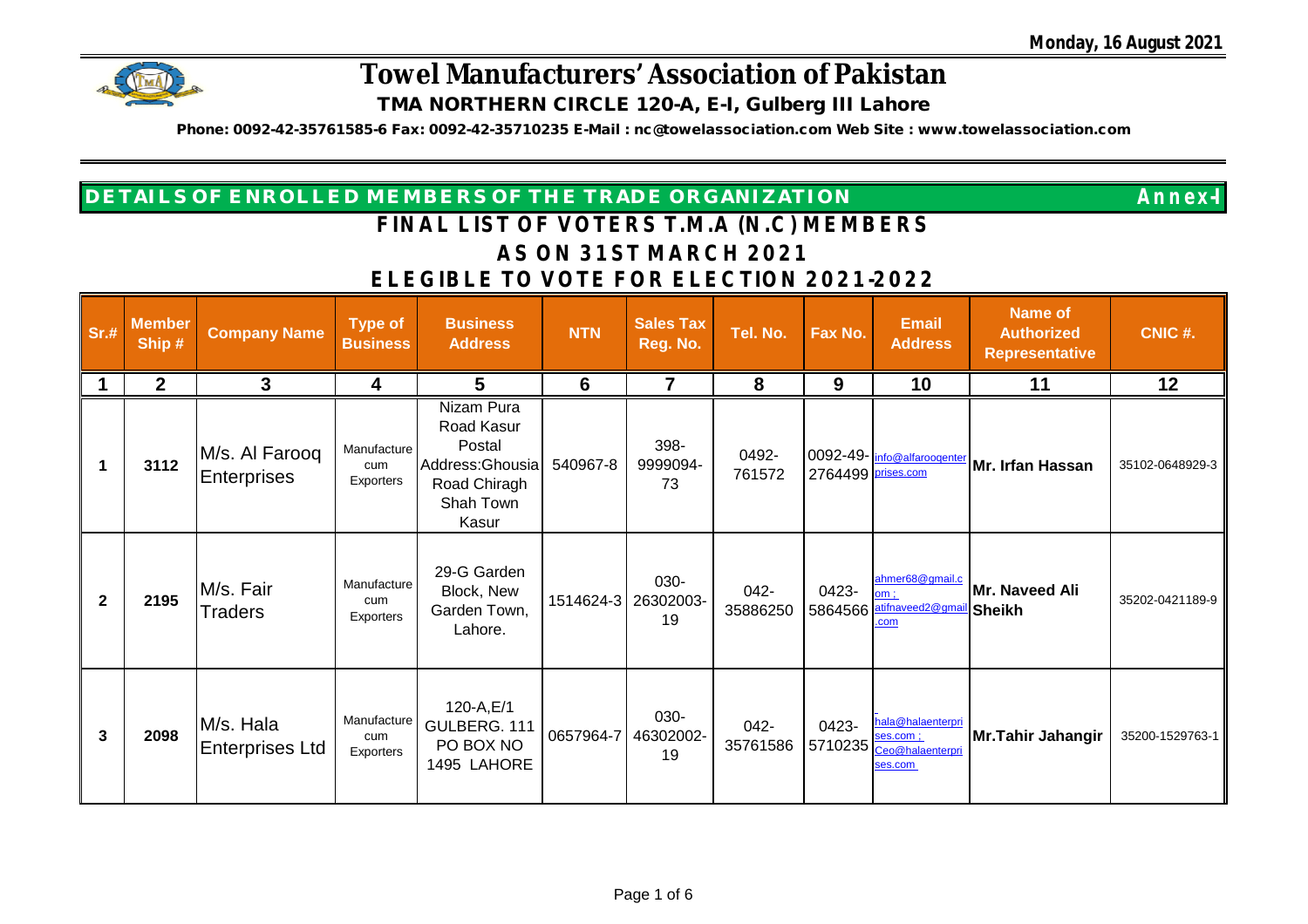

**Phone: 0092-42-35761585-6 Fax: 0092-42-35710235 E-Mail : [nc@towelassociation.com](mailto:nc@towelassociation.com) Web Site : [www.towelassociation.com](http://www.towelassociation.com)**

| <b>DETAILS OF ENROLLED MEMBERS OF THE TRADE ORGANIZATION</b> | <b>Annex-I</b> |
|--------------------------------------------------------------|----------------|
|                                                              |                |

| Sr.# | <b>Member</b><br>Ship # | <b>Company Name</b>            | <b>Type of</b><br><b>Business</b> | <b>Business</b><br><b>Address</b>                                         | <b>NTN</b> | <b>Sales Tax</b><br>Reg. No.    | Tel. No.            | Fax No.                      | <b>Email</b><br><b>Address</b>             | <b>Name of</b><br><b>Authorized</b><br><b>Representative</b> | CNIC #.         |
|------|-------------------------|--------------------------------|-----------------------------------|---------------------------------------------------------------------------|------------|---------------------------------|---------------------|------------------------------|--------------------------------------------|--------------------------------------------------------------|-----------------|
|      | $\mathbf{2}$            | 3                              | 4                                 | 5                                                                         | 6          |                                 | 8                   | 9                            | 10                                         | 11                                                           | 12              |
| 4    | 3096                    | M/s. HBR Textile<br>Industries | Manufacture<br>cum<br>Exporters   | 90-B, Vehari Road<br>Multan<br>Cantt.<br>Mumtazabad Town<br>Multan Saddar | 4240742-9  | 04-00-4240-<br>142-13           | 061-6243001<br>5    | $061 -$<br>4480812           | tax@hbrtex.com                             | Mr. Muahammad<br>Tariq Sajid                                 | 36601-1874386-1 |
| 5    | 2871                    | M/s. Haroon<br>Corporation     | Manufacture<br>cum<br>Exporters   | P-417, Nisar<br>Colony,<br>Faisalabad.                                    | 9          | 00-91156- 24-00-6103-<br>046-82 | $041 -$<br>32660888 | $041 -$<br>2660788 ation.com |                                            | ceo@harooncorpor Mr.Mohammad<br><b>Qasim</b>                 | 33100-6922136-3 |
| 6    | 3079                    | M/s. Hira Terry<br>Mills Ltd   | Manufacture<br>cum<br>Exporters   | $44-E/1,$<br>GULBERG 111<br><b>LAHORE</b>                                 | 2489879-1  | 03-04-6302-<br>014-64           | 042-<br>35714191-4  | 0423-<br>571048              | $m.pk$ ;<br>umar@hiramills.co Virk<br>m.pk | umair@hiramills.co   Mr. Umair Umar                          | 35200-1463590-7 |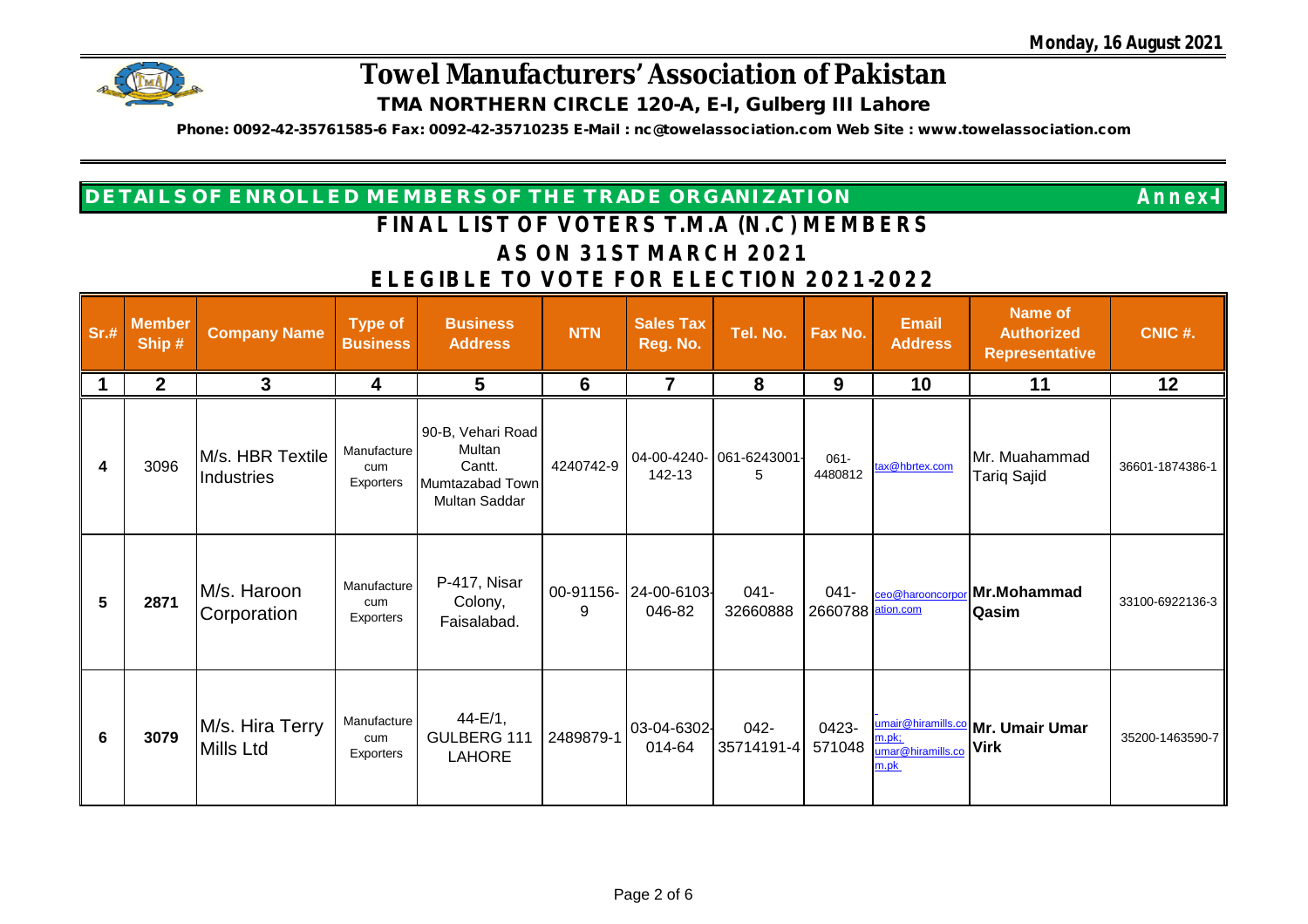

**Phone: 0092-42-35761585-6 Fax: 0092-42-35710235 E-Mail : [nc@towelassociation.com](mailto:nc@towelassociation.com) Web Site : [www.towelassociation.com](http://www.towelassociation.com)**

| <b>DETAILS OF ENROLLED MEMBERS OF THE TRADE ORGANIZATION</b> | <b>Annex-I</b> |
|--------------------------------------------------------------|----------------|
|--------------------------------------------------------------|----------------|

| Sr.#           | <b>Member</b><br>Ship # | <b>Company Name</b>                       | <b>Type of</b><br><b>Business</b> | <b>Business</b><br><b>Address</b>                                  | <b>NTN</b>      | <b>Sales Tax</b><br>Reg. No. | Tel. No.              | Fax No.            | <b>Email</b><br><b>Address</b>                                                                                                          | <b>Name of</b><br><b>Authorized</b><br><b>Representative</b> | CNIC #.         |
|----------------|-------------------------|-------------------------------------------|-----------------------------------|--------------------------------------------------------------------|-----------------|------------------------------|-----------------------|--------------------|-----------------------------------------------------------------------------------------------------------------------------------------|--------------------------------------------------------------|-----------------|
|                | $\mathbf{2}$            | 3                                         | 4                                 | 5                                                                  | $6\phantom{1}6$ | 7                            | 8                     | 9                  | 10                                                                                                                                      | 11                                                           | 12              |
| $\overline{7}$ | 3053                    | M/s. House Tex<br>Pakistan                | cum<br>Exporters                  | Manufacture 3rd Floor, 88 Main<br>Cavalry Ground,<br>Lahore Cantt. | 1159518-3       | 030-<br>1999938-<br>555      | 36650170-<br>35272102 | 36674214           | export@housetexp<br>k.com                                                                                                               | Mr.Mohammad<br>Basharat                                      | 35201-1594464-3 |
| 8              | 2995                    | M/s. Knots<br>International<br>(Pvt) Ltd. | Manufacture<br>cum<br>Exporters   | 22 Km Ferozepur<br>road, rui nala,<br>Lahore.                      | 2947093-5       | 030-<br>46302016-<br>19      | 35273594              | 35273596           | knotsinternational<br>@hotmail.com                                                                                                      | Mr.Jamal Akbar                                               | 35202-4333904-3 |
| 9              | 3080                    | M/s. Lal<br>Industries                    | Manufacture<br>cum<br>Exporters   | 5- Home Tex<br><b>Export Zone</b><br>Multan                        | 0105570-4       | 049-<br>0999453-<br>28       | $061 -$<br>4554234    | $061 -$<br>6776535 | ali@lalindustries.c<br>om:<br>salestex@lalindust<br>ries.com :<br>shahbaz@lalindus<br>ries.com;<br>irfan.accounts@lali<br>ndustries.com | Mr. Zulfiqar Ali                                             | 36302-6258138-9 |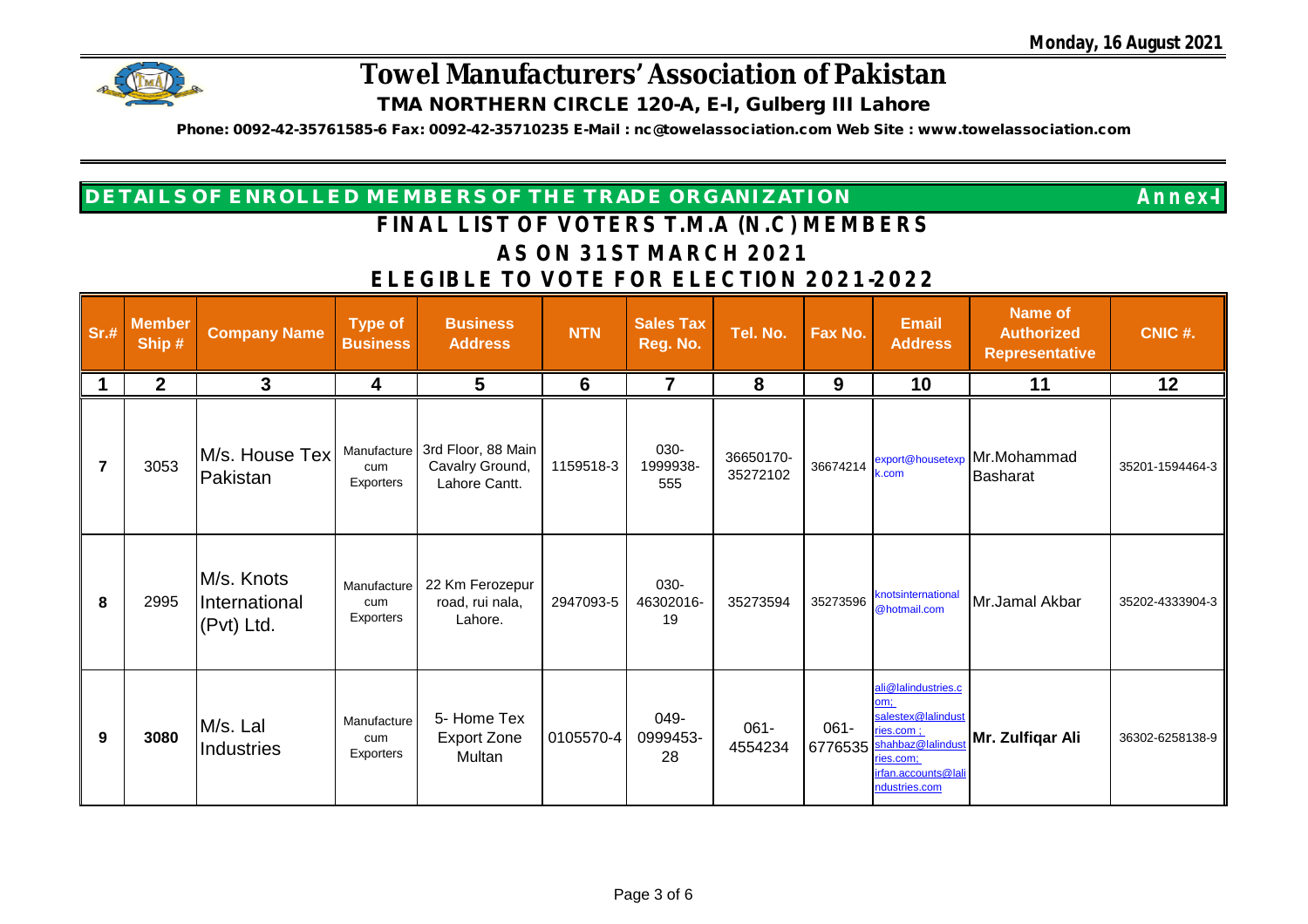

**Phone: 0092-42-35761585-6 Fax: 0092-42-35710235 E-Mail : [nc@towelassociation.com](mailto:nc@towelassociation.com) Web Site : [www.towelassociation.com](http://www.towelassociation.com)**

| <b>DETAILS OF ENROLLED MEMBERS OF THE TRADE ORGANIZATION \</b> |
|----------------------------------------------------------------|
|----------------------------------------------------------------|

| Sr.# | <b>Member</b><br>Ship# | <b>Company Name</b>               | <b>Type of</b><br><b>Business</b> | <b>Business</b><br><b>Address</b>              | <b>NTN</b> | <b>Sales Tax</b><br>Reg. No.        | Tel. No.                      | Fax No.          | <b>Email</b><br><b>Address</b>                              | <b>Name of</b><br><b>Authorized</b><br><b>Representative</b> | CNIC #.         |
|------|------------------------|-----------------------------------|-----------------------------------|------------------------------------------------|------------|-------------------------------------|-------------------------------|------------------|-------------------------------------------------------------|--------------------------------------------------------------|-----------------|
|      | $\mathbf 2$            | 3                                 | 4                                 | 5                                              | 6          | 7                                   | 8                             | 9                | 10                                                          | 11                                                           | 12              |
| 10   | 3016                   | M/s. Qureshi<br><b>Towelers</b>   | Manufacture<br>cum<br>Exporters   | 24/9 Race<br>Couse<br>Road, Lahore.            | 1344565    | 03-<br>909999277<br>64              | 042-<br>35966102              | 0423-<br>5322747 | qureshitowellers@<br>hotmail.com                            | Mr.Ahsan Javaid<br>Qureshi                                   | 35202-2701460-9 |
| 11   | 2850                   | M/s. Rustam<br>Towel (Pvt) Ltd    | Manufacture<br>cum<br>Exporters   | 22 Km<br>Ferozepur road,<br>rui nala, Lahore   |            | $03 -$<br>1324605-4 056302001<br>28 | $042 -$<br>35271752-3 5271556 | 0423-            | ruf@brain.net.pk                                            | Mr. Sanaullah<br>Dogar                                       | 35202-1966939-3 |
| 12   | 2177                   | M/s. Rustam<br>Weaving<br>Factory | Manufacture<br>cum<br>Exporters   | 22.5 Km<br>Ferozepur road,<br>rui nala, Lahore | 1343636-   | 11-00-6200-<br>024-73               | $042 -$<br>35271516-7         | 0423-<br>5271517 | accounts@rustamt<br>owel.com:<br>ishfaq@rustamtow<br>el.com | Haji Mohammad<br><b>Arif Dogar</b>                           | 35202-5306210-7 |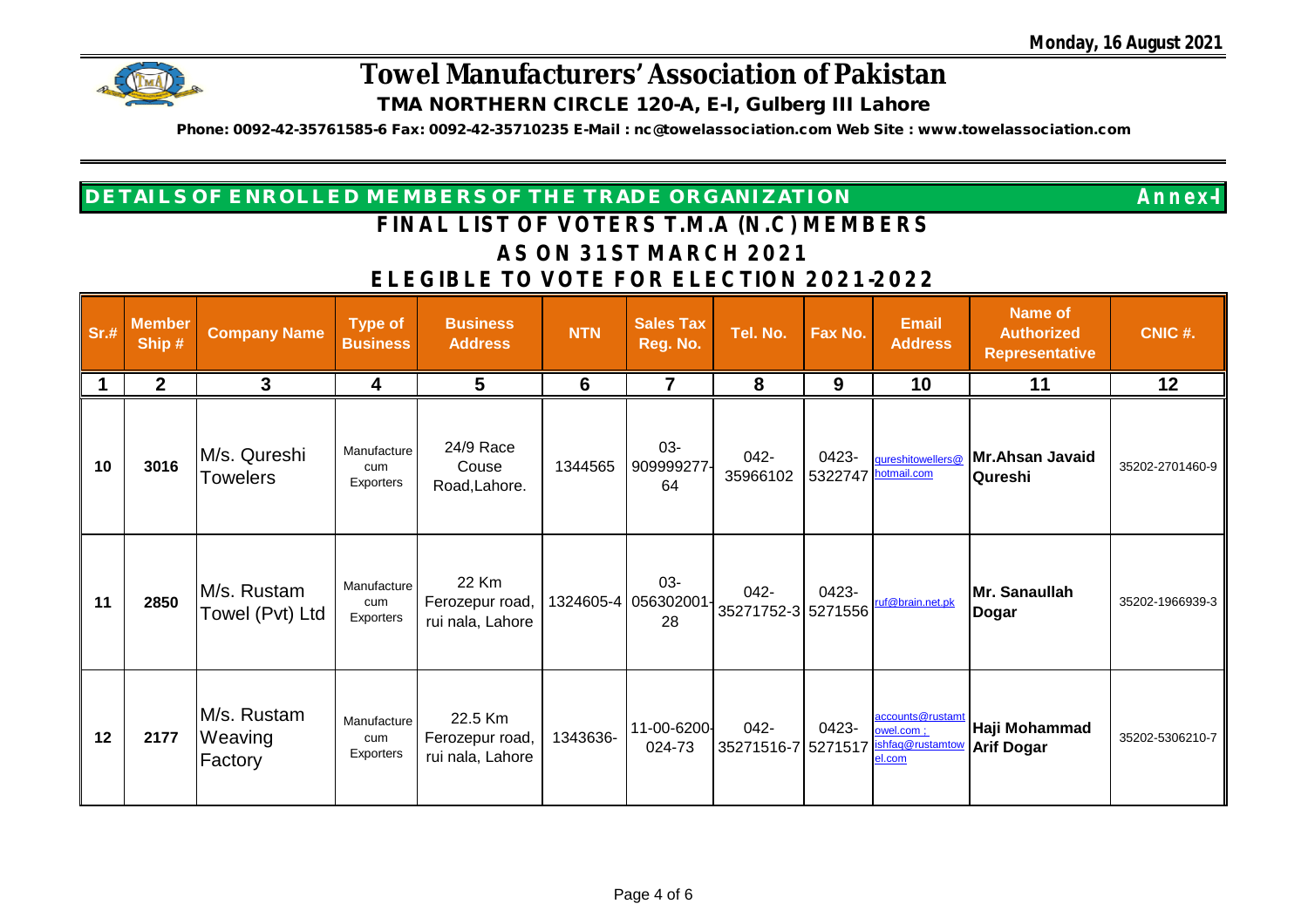

**Phone: 0092-42-35761585-6 Fax: 0092-42-35710235 E-Mail : [nc@towelassociation.com](mailto:nc@towelassociation.com) Web Site : [www.towelassociation.com](http://www.towelassociation.com)**

| <b>DETAILS OF ENROLLED MEMBERS OF THE TRADE ORGANIZATION \</b> | <b>Annex-l</b> |
|----------------------------------------------------------------|----------------|
| CINAL LICT OF VOTEDS T M A (N C) MEMPEDS                       |                |

| Sr.# | <b>Member</b><br>Ship# | <b>Company Name</b>                           | <b>Type of</b><br><b>Business</b> | <b>Business</b><br><b>Address</b>                                                         | <b>NTN</b> | <b>Sales Tax</b><br>Reg. No.         | Tel. No.              | Fax No.                 | <b>Email</b><br><b>Address</b>                            | <b>Name of</b><br><b>Authorized</b><br><b>Representative</b> | CNIC #.         |
|------|------------------------|-----------------------------------------------|-----------------------------------|-------------------------------------------------------------------------------------------|------------|--------------------------------------|-----------------------|-------------------------|-----------------------------------------------------------|--------------------------------------------------------------|-----------------|
|      | $\mathbf{2}$           | 3                                             | 4                                 | 5                                                                                         | 6          |                                      | 8                     | 9                       | 10                                                        | 11                                                           | 12              |
| 13   | 3081                   | M/s. Saad<br><b>Textile Mills</b><br>(Pvt)Ltd | Manufacture<br>cum<br>Exporters   | Unit 2 1km,<br>Defence,<br>Bhubtian chowk,<br>Opp Comsats<br><b>University</b><br>Lahore. |            | $03 -$<br>0698471-1 055208292-<br>46 | $042 -$<br>35320064-8 | 0423-<br>5320069        | mukhtar@saadtext<br>ile.com:<br>pervaiz@saadtext<br>e.com | <b>Mr.Pervaiz Anwar</b><br>Shaikh                            | 42201-0557957-3 |
| 14   | 3092                   | M/s. Sabri<br><b>Textiles</b>                 | Manufacture<br>cum<br>Exporters   | Ghousia Road<br>Chiragh Shah<br><b>Town Kasur</b>                                         | 3133445-8  | 0300-5900-<br>2137                   |                       |                         |                                                           | 0420-376157492-76449 info@sabritextiles.c Mr. Irfan Hassan   | 35102-0648929-3 |
| 15   | 3091                   | M/s. Sadiq<br>Towel (Pvt) Ltd                 | Manufacture<br>cum<br>Exporters   | Lahore Stock<br>Exchange<br>Building4th Floor<br>Room no D<br>419.Lahore.                 | 2185280-4  | 03-04-5210-<br>002-46                | 042-<br>363000059     | $042 -$<br>3630005<br>9 | yousaf_malik66@h<br>otmail.com                            | Mr.Zuhaib Zaffar                                             | 35201-4981649-3 |